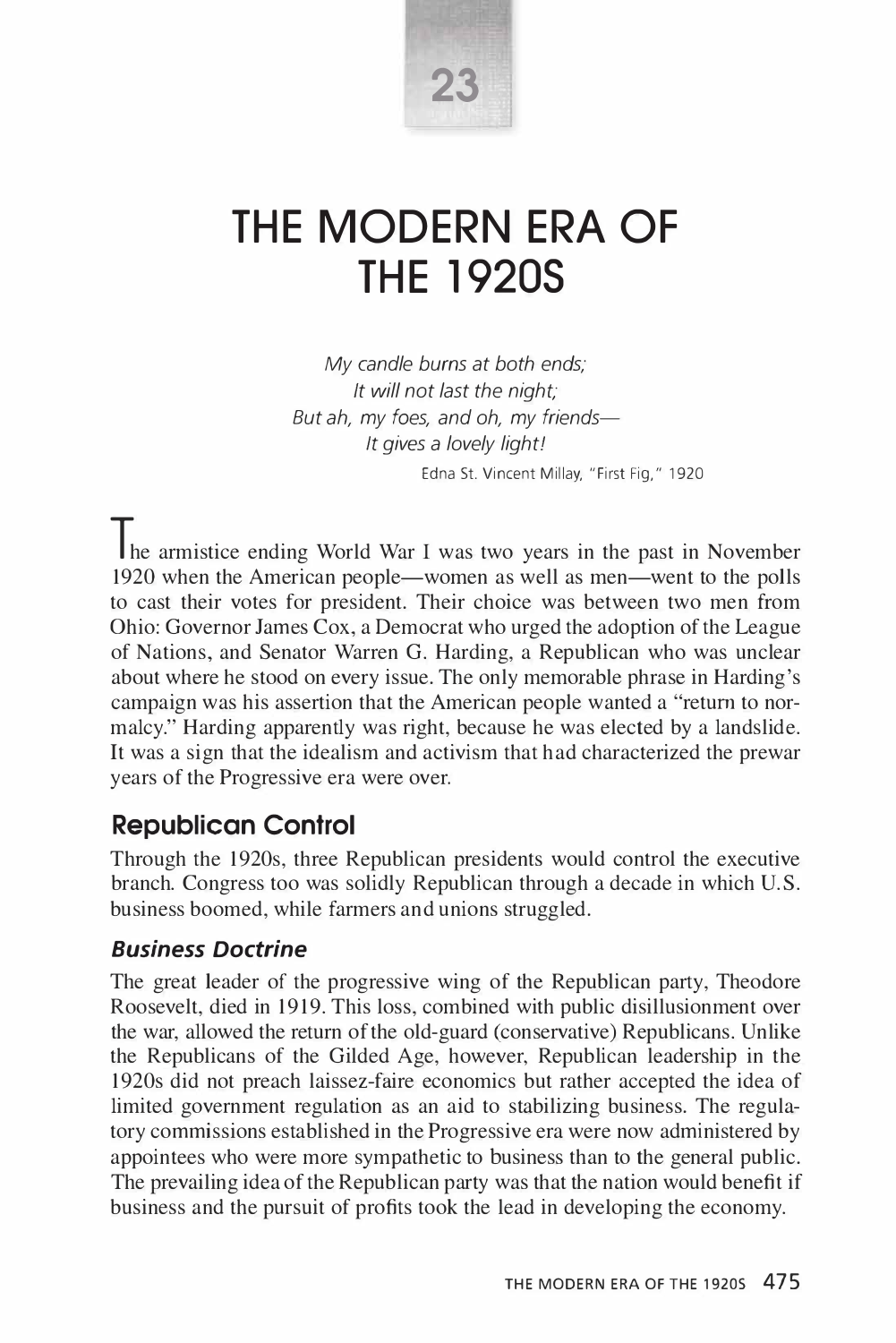#### *The Presidency of Warren Harding*

Harding had been a newspaper publisher in Ohio before entering politics. He was handsome and well-liked among the Republican political cronies with whom he regularly played poker. His abilities as a leader, however, were less than presidential. When the Republican national convention of 1920 deadlocked, the party bosses decided "in a smoke-filled room" to deliver the nomination to Harding as a compromise choice.

**A Few Good Choices** Harding recognized his limitations and hoped to make up for them by appointing able men to his cabinet. He appointed the former presidential candidate and Supreme Court justice Charles Evans Hughes to be secretary of state; the greatly admired former mining engineer and Food Administration leader Herbert Hoover to be secretary of commerce; and the Pittsburgh industrialist and millionaire Andrew Mellon to be secretary of the treasury. When the Chief Justice's seat on the Supreme Court became vacant, Harding filled it by appointing former President William Howard Taft.

**Domestic Policy** Harding did little more than sign into law the measures adopted by the Republican Congress. He approved (1) a reduction in the income tax, (2) an increase in tariff rates under the Fordney-McCumber Tariff Act of 1922, and (3) establishment of the Bureau of the Budget, with procedures for all government expenditures to be placed in a single budget for Congress to review and vote on.

Harding did surprise many people, particularly his conservative allies, by pardoning and releasing from federal prison Socialist leader Eugene Debs. Debs had been convicted of violating the Espionage Act during World War I. Though in prison, Debs received 920,000 votes in the 1920 presidential election. Harding's decision to pardon Deb's was prompted by the president's generous spirit.

**Scandals and Death** Curiously, Harding's postwar presidency was marked by scandals and corruption similar to those that had occurred under an earlier postwar president, Ulysses S. Grant. Having appointed some excellent officials, Harding also selected a number of incompetent and dishonest men to fill important positions, including Secretary of the Interior Albert B. Fall and Attorney General Harry M. Daugherty. In 1924, Congress discovered that Fall had accepted bribes for granting oil leases near Teapot Dome, Wyoming. Daugherty also took bribes for agreeing not to prosecute certain criminal suspects.

However, in August 1923, shortly before these scandals were uncovered publicly, Harding died suddenly while traveling in the West. He was never implicated in any of the scandals.

#### *The Presidency of Calvin Coolidge*

Harding's vice president and successor, Calvin Coolidge, had won popularity in 1919 as the Massachusetts governor who broke the Boston police strike. He was a man of few words who richly deserved the nickname "Silent Cal." Coolidge once explained why silence was good politics. "If you don't say anything," he said, "you won't be called on to repeat it." Also unanswerable was the president's sage comment: "When more and more people are thrown out of work, unemployment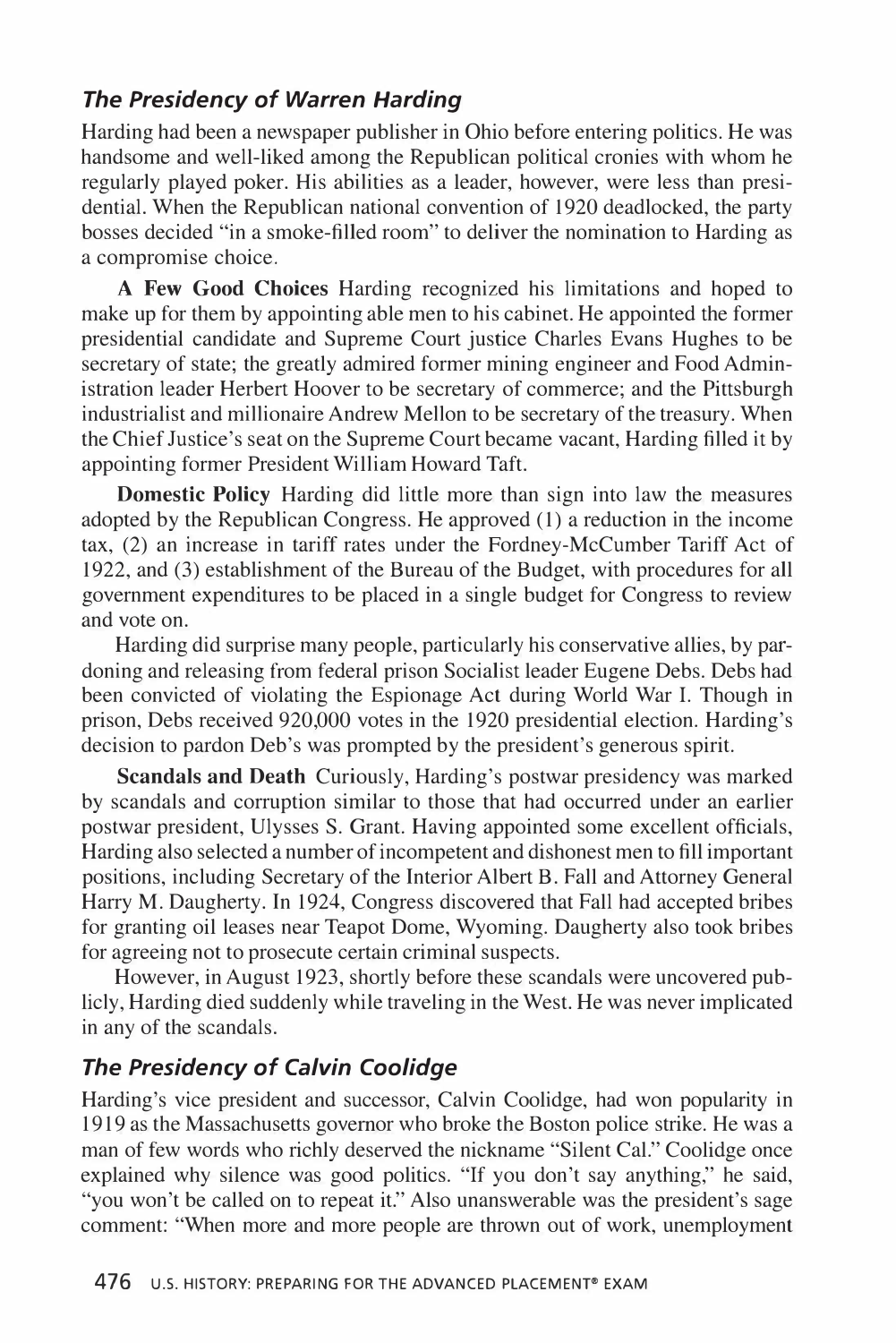results." Coolidge summarized both his presidency and his era in the phrase: "The business of America is business."

**The Election of 1924** After less than a year in office, Coolidge was the overwhelming choice of the Republican party as their presidential nominee in 1924. The Democrats nominated a conservative lawyer from West Virginia, John W. Davis, and tried to make an issue of the Teapot Dome scandal. Unhappy with conservative dominance of both parties, liberals formed a new Progressive party led by its presidential candidate, Robert La Follette of Wisconsin. Coolidge won the election easily, but the Progressive ticket did extremely well for a third party in a conservative era. **La** Follette received nearly 5 million votes, chiefly from discontented farmers and laborers.

**Vetoes and Inaction** Coolidge believed in limited government that stood aside while business conducted its own affairs. Little was accomplished in the White House except keeping a close watch on the budget. Cutting spending to the bone, Coolidge vetoed even the acts of the Republican majority in Congress. He would not allow bonuses for World War I veterans and vetoed a bill (the McNary-Haugen Bill of 1928) to help farmers as crop prices fell.

#### *Hoover, Smith, and the Election of 1928*

Coolidge declined to run for the presidency a second time. The Republicans therefore turned to an able leader with a spotless reputation, self-made millionaire and Secretary of Commerce Herbert Hoover. Hoover had served three presidents (Wilson, Harding, and Coolidge) in administrative roles but had never before campaigned for elective office. Nevertheless, in 1928, he was made the Republican nominee for president.

Hoover's Democratic opponent was the governor of New York, Alfred E. Smith. As a Roman Catholic and an opponent of Prohibition, Smith appealed to many immigrant voters in the cities. Many Protestants, however, were openly prejudiced against Smith.

Republicans boasted of "Coolidge Prosperity," which Hoover promised to extend. He even suggested (ironically, as it proved) that poverty would soon be ended altogether. Hoover won in a landslide and even took a large number of the electoral votes in the South. In several southern states—including Texas, Florida, and Virginia—the taste of prosperity and general dislike for Smith's religion outweighed the voters' usual allegiance to the Democratic party.

# **Mixed Economic Development**

Politics took a backseat in the 1920s, as Americans adapted to economic growth and social change. The decade began with a brief postwar recession (1921), included a lengthy period of business prosperity (1922-1928), and ended in economic disaster (October 1929) with the nation's worst stock market crash. During the boom years, unemployment was usually below 4 percent. The standard of living for most Americans improved significantly. Indoor plumbing and central heating became commonplace. By 1930, two-thirds of all homes had electricity. Real income for both the middle class and the working class increased substantially.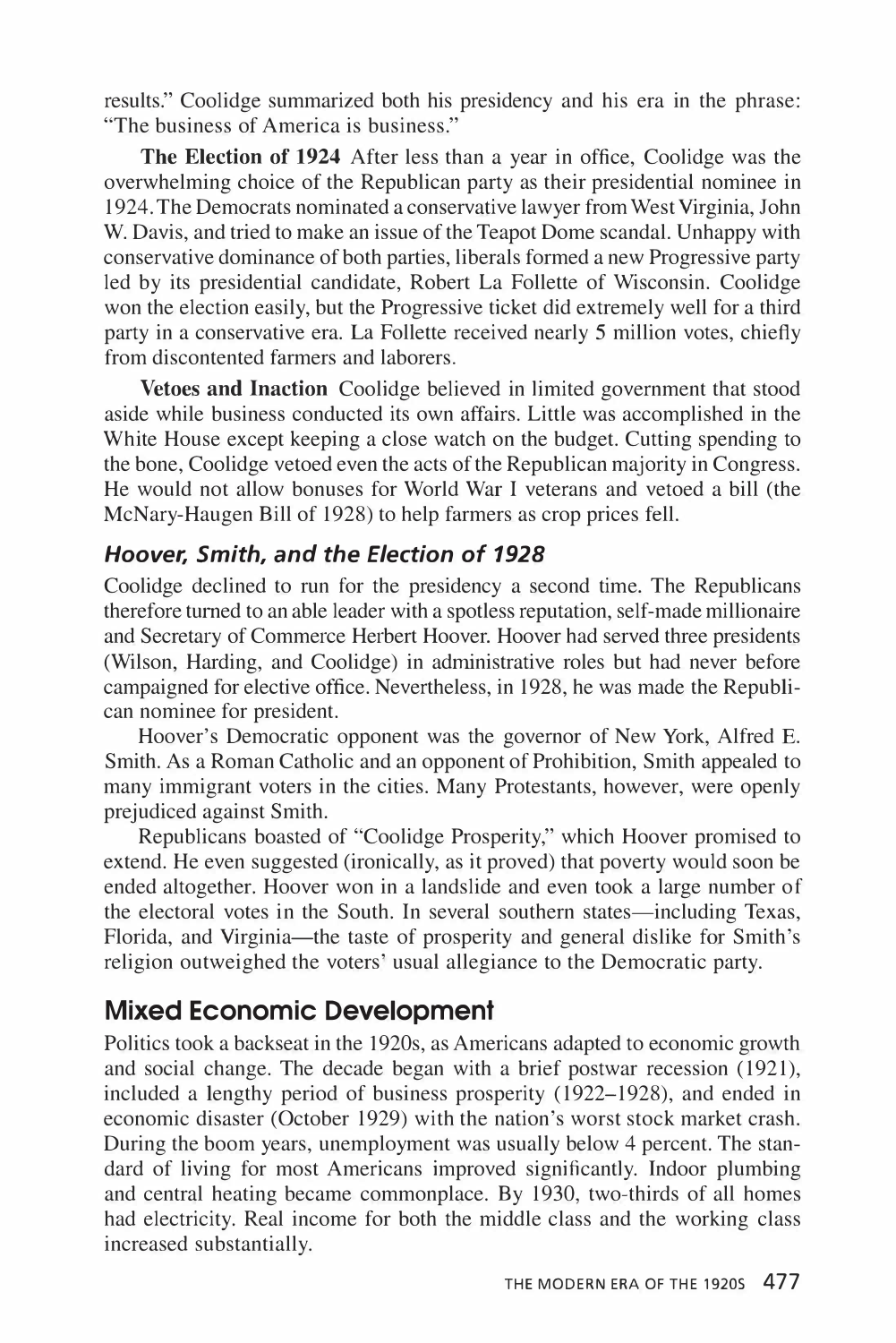The prosperity, however, was far from universal. In fact, during the 1920s as many as 40 percent of U.S. families in both rural and urban areas had incomes in the poverty range—they struggled to live on less than  $$1,500$  a year. Farmers in particular did not share in the booming economy.

### *Causes of Business Prosperity*

The business boom—led by a spectacular rise of 64 percent in manufacturing output between 1919 and 1929—resulted from several factors.

**Increased Productivity** Companies made greater use of research, expanding their use of Frederick W. Taylor's time-and-motion studies and principles of scientific management. The manufacturing process was made more efficient by the adoption of improved methods of mass production. In 1914, Henry Ford had perfected a system for manufacturing automobiles by means of an assembly line. Instead of losing time moving around a factory as in the past, Ford's workers remained at one place all day and performed the same simple operation over and over again at rapid speed. In the 1920s, most major industries adopted the assembly line and realized major gains in worker productivity.

**Energy Technologies** Another cause of economic growth was the increased use of oil and electricity, although coal was still used for the railroads and to heat most homes. Increasingly, oil was used to power factories and to provide gasoline for the rapidly increasing numbers of automobiles. By 1930, oil would account for 23 percent of U.S. energy (up from a mere 3 percent in 1900). Electric motors in factories and new appliances at home increased electrical generation over 300 percent during the decade.

**Government Policy** Government at all levels in the 1920s favored the growth of big business by offering corporate tax cuts and doing almost nothing to enforce the antitrust laws of the Progressive era. Large tax cuts for higherincome Americans also contributed to the imbalance in incomes and increased speculation in markets. The Federal Reserve contributed to the overheated economic boom first through low interest rates and relaxed regulation of banks and then by tightening the money supply at the wrong time.

#### *Consumer Economy*

Electricity in their homes enabled millions of Americans to purchase the new consumer appliances of the decade—refrigerators, vacuum cleaners, and washing machines. Automobiles became more affordable and sold by the millions, making the horse-and-buggy era a thing of the past. Advertising expanded as businesses found that consumers' demand for new products could be manipulated by appealing to their desires for status and popularity. Stores increased sales of the new appliances and automobiles by allowing customers to buy on credit. Later, as consumers faced more "easy monthly payments" than they could afford, they curtailed buying, contributing to the collapse of the economic boom. Chain stores, such as Woolworth's and the A & P, proliferated. Their greater variety of products were attractively displayed and often priced lower than the neighborhood stores, which they threatened to displace.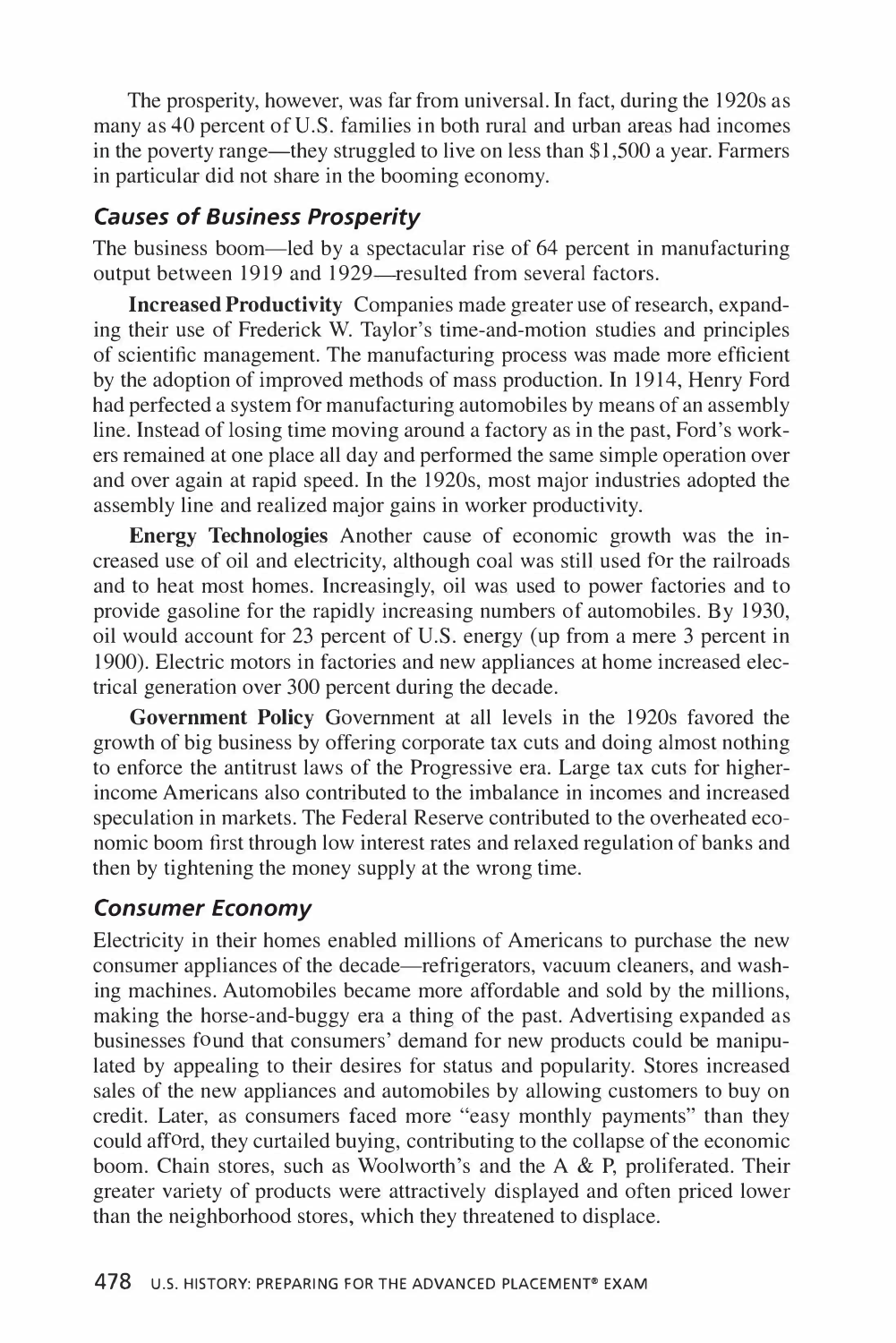**Impact of the Automobile** More than anything else, the automobile changed society. By 1929, a total of 26.5 million automobiles were registered, compared to 1.2 million in 1913. The enormous increase in automobile sales meant that, by the end of the decade, there was an average of nearly one car per American family. In economic terms, the production of automobiles replaced the railroad industry as the key promoter of economic growth. Other industries—steel, glass, rubber, gasoline, and highway construction—now depended on automobile sales. In social terms, the automobile affected all that Americans did: shopping, traveling for pleasure, commuting to work, even dating. Of course, there were new problems as well: traffic jams in the cities, injuries and deaths on roads and highways.

#### *Farm Problems*

Farmers did not share in the Coolidge prosperity. Their best years had been 1916-1918, when crop prices had been kept artificially high by (1) wartime demand in Europe and (2) the U.S. government's wartime policy of guaranteeing a minimum price for wheat and corn. When the war ended, so did farm prosperity. Farmers who had borrowed heavily to expand during the war were now left with a heavy burden of debt. New technologies (chemical fertilizers, gasoline tractors) helped farmers increase their production in the 1920s, but did not solve their problems. In fact, productivity only served to increase their debts, as growing surpluses produced falling prices.

# *labor Problems*

Wages rose during the 1920s, but the union movement went backward. Membership in unions declined 20 percent, partly because most companies insisted on an *open shop* (keeping jobs open to nonunion workers). Some companies also began to practice welfare capitalism-voluntarily offering their employees improved benefits and higher wages in order to reduce their interest in organizing unions. In the South, companies used police, state militia, and local mobs to violently resist efforts to unionize the textile industry.

In an era that so strongly favored business, union efforts at strikes usually failed. The United Mine Workers, led by John L. Lewis, suffered setbacks in a series of violent and ultimately unsuccessful strikes in Pennsylvania, West Virginia, and Kentucky. Conservative courts routinely issued injunctions against strikes and nullified labor laws aimed at protecting workers' welfare.

# **A New Culture**

The Census of 1920 reported that, for the first time, more than half of the American population lived in urban areas. The culture of the cities was based on popular tastes, morals, and habits of mass consumption that were increasingly at odds with the strict religious and moral codes of rural America. Moralists of the 1920s blamed the automobile, "a bordello on wheels," for the breakdown of morals, especially among the young, but soon the music, dances, movies and fashions were added to the list.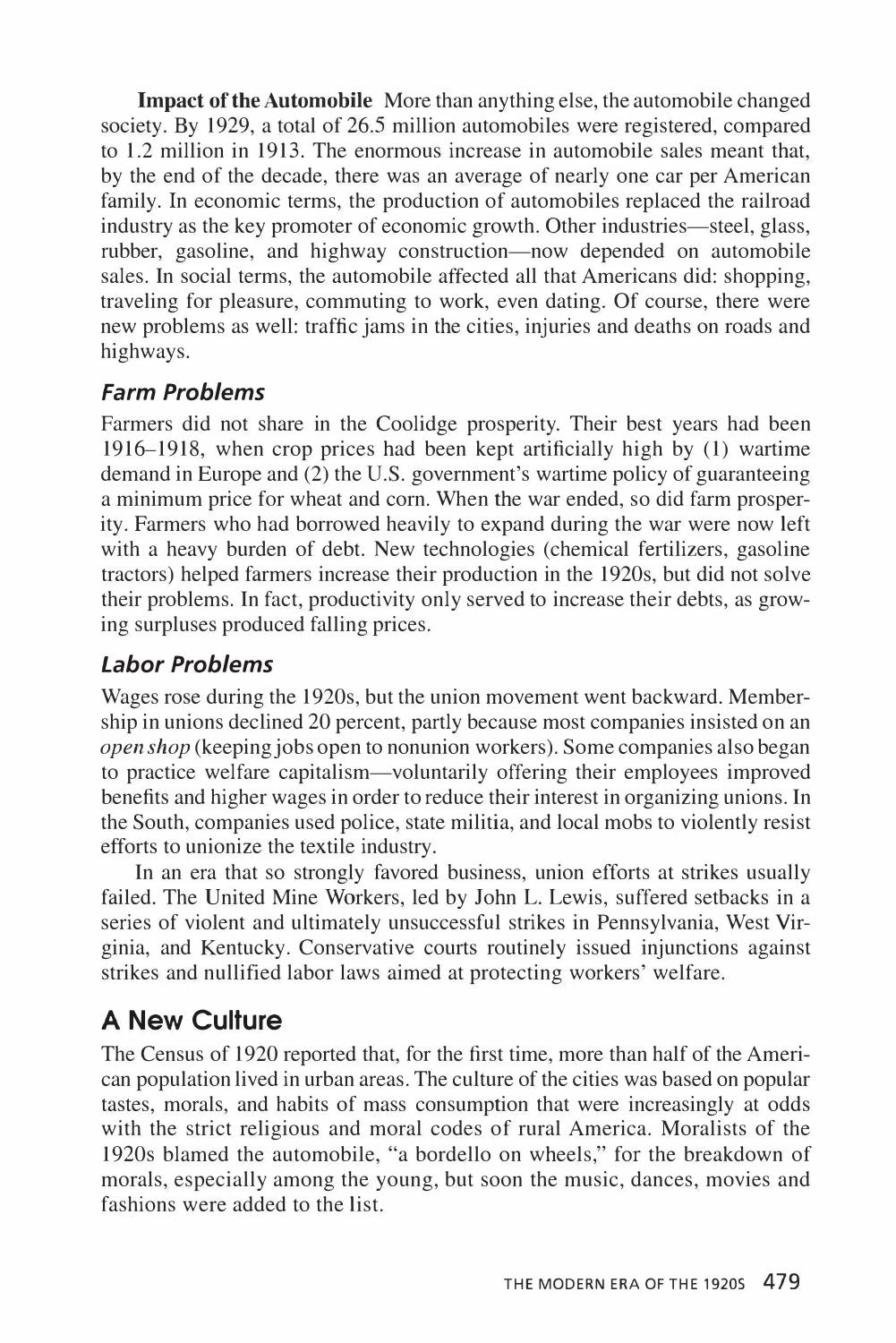#### *The Jazz Age*

High school and college youth expressed their rebellion against their elders' culture by dancing to jazz music. Brought north by African American musicians, jazz became a symbol of the "new" and "modem" culture of the cities. The proliferation of phonographs and radios made this new style of music available to a huge (and chiefly youthful) public.

**Entertainment** Newspapers had once been the only medium of mass communication and entertainment. In the 1920s, a new medium-the radio-suddenly appeared. The first commercial radio station went on the air in 1920 and broadcast music to just a few thousand listeners. By 1930 there were over 800 stations broadcasting to 10 million radios-about a third of all U.S. homes. The organization of the National Broadcasting Company **(NBC)** in 1924 and the Columbia Broadcasting System **(CBS)** in 1927 provided networks of radio stations that enabled people from coast to coast to listen to the same programs: news broadcasts, sporting events, soap operas, quiz shows, and comedies.

The movie industry centered in Hollywood, California, became big business in the 1920s. Going to the movies became a national habit in cities, suburbs, and small towns. Sexy and glamorous movie stars such as Greta Garbo and Rudolf Valentino were idolized by millions. Elaborate movie theater "palaces" were built for the general public. With the introduction of talking (sound) pictures in 1927, the movie industry reached new heights. By 1929, over 80 million tickets to the latest Hollywood movies were sold each week.

**Popular Heroes** In an earlier era, politicians such as William Jennings Bryan, Theodore Roosevelt, and Woodrow Wilson had been popularly viewed as heroic figures. In the new age of radio and movies, Americans radically shifted their viewpoint and adopted as role models the larger-than-life personalities celebrated on the sports page and the movie screen. Every sport had its superstars who were nationally known. In the 1920s, people followed the knockouts of heavyweight boxer Jack Dempsey, the swimming records of Gertrude Ederle, the touchdowns scored by Jim Thorpe, the home runs hit by Babe Ruth, and the golf tournaments won by Bobby Jones.

Of all the popular heroes of the decade, the most celebrated was a young aviator who, in 1927, thrilled the nation and the entire world by flying nonstop across the Atlantic from Long Island to Paris. Americans listened to the radio for news of Charles Lindbergh's flight and welcomed his return to the United States with ticker tape parades larger than the welcome given to the returning soldiers of World War I.

#### *Gender Roles, Family, and Education*

The passage of the Nineteenth Amendment did not change either women's lives or U.S. politics as much as had been anticipated. Voting patterns in the election of 1920 showed that women did not vote as a bloc, but adopted the party preferences of their husbands or fathers.

**Women at Home** The traditional separation of labor between men and women continued into the 1920s. Most middle-class women expected to spend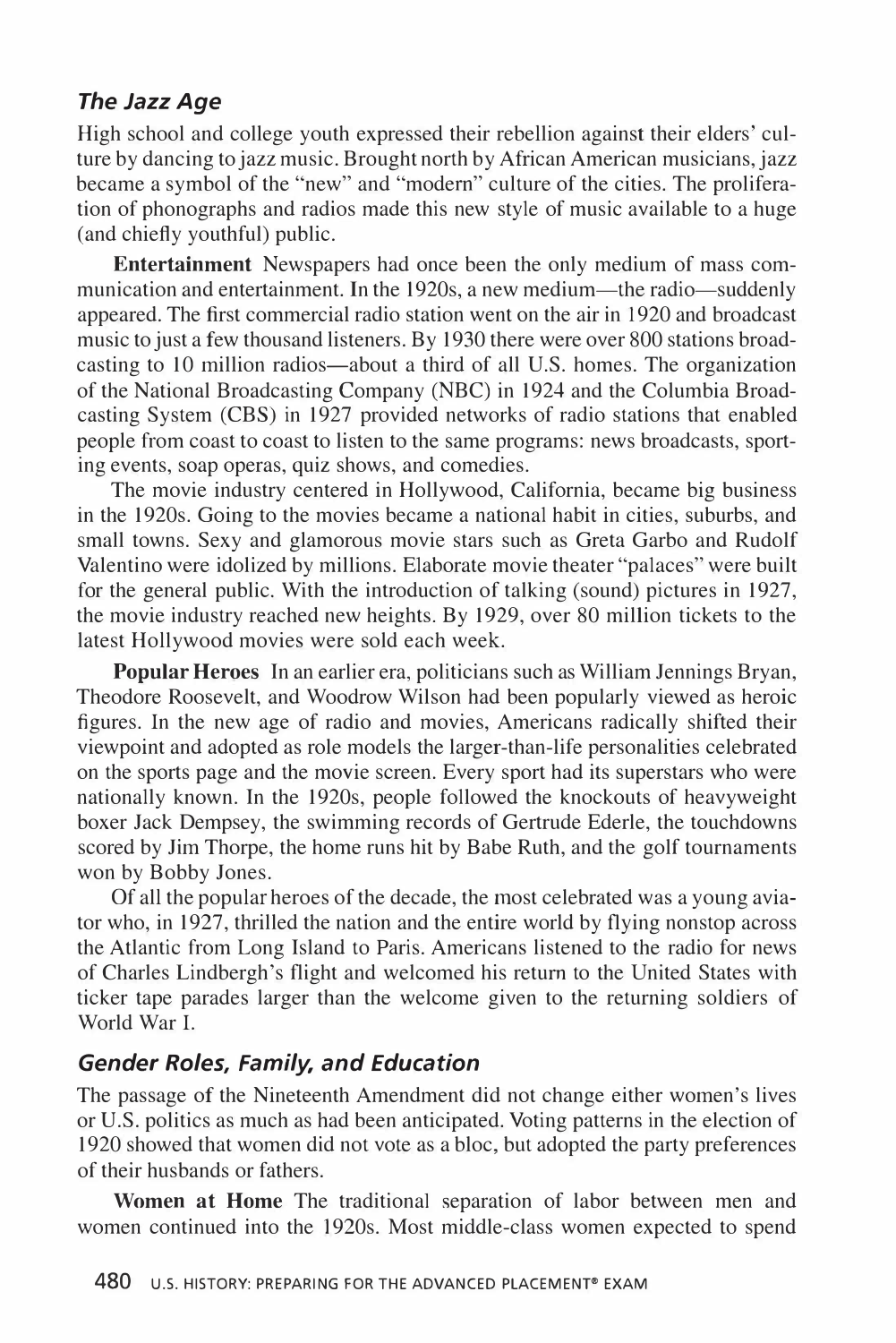their lives as homemakers and mothers. The introduction into the home of such laborsaving devices as the washing machine and vacuum cleaner eased but did not substantially change the daily routines of the homemaker.

**Women in the Labor Force** Participation of women in the workforce remained about the same as before the war. Employed women usually lived in the cities, were limited to certain categories of jobs as clerks, nurses, teachers, and domestics, and received lower wages than men.

**Revolution in Morals** Probably the most significant change in the lives of young men and women of the 1920s was their revolt against sexual taboos. Some were influenced by the writings of the Austrian psychiatrist Sigmund Freud, who stressed the role of sexual repression in mental illness. Others, who perhaps had never heard of Freud, took to premarital sex as if it were-like radio and jazz music—one of the inventions of the modern age. Movies, novels, automobiles, and new dance steps (the fox-trot and the Charleston) also encouraged greater promiscuity. The use of contraceptives for birth control was still against the law in almost every state. Even so, the work of Margaret Sanger and other advocates of birth control achieved growing acceptance in the twenties.

A special fashion that set young people apart from older generations was the flapper look. Influenced by movie actresses as well as their own desires for independence, young women shocked their elders by wearing dresses hemmed at the knee (instead of the ankle), "bobbing" (cutting short) their hair, smoking cigarettes, and driving cars. High school and college graduates also took office jobs until they married. Then, as married women, they were expected to abandon the flapper look, quit their jobs, and settle down as wives and mothers.

**Divorce** As a result of women's suffrage, state lawmakers were now forced to listen to feminists, who demanded changes in the divorce laws to permit women to escape abusive and incompatible husbands. Liberalized divorce laws were one reason that one in six marriages ended in divorce by 1930—a dramatic increase over the one-in-eight ratio of 1920.

**Education** Widespread belief in the value of education, together with economic prosperity, stimulated more state governments to enact compulsory school laws. Universal high school education became the new American goal. By the end of the 1920s, the number of high school graduates had doubled to over 25 percent of the school-age young adults.

#### *The Literature of Alienation*

Scorning religion as hypocritical and bitterly condemning the sacrifices of wartime as a fraud perpetrated by money interests were two dominant themes of the leading writers of the postwar decade. This disillusionment caused the writer Gertrude Stein to call these writers a "lost generation." The novels of F. Scott Fitzgerald, Ernest Hemingway, and Sinclair Lewis, the poems of Ezra Pound and T. S. Eliot, and the plays of Eugene O'Neill expressed disillusionment with the ideals of an earlier time and with the materialism of a businessoriented culture. Fitzgerald and O'Neill took to a life of drinking, while Eliot and Hemingway expressed their unhappiness by moving into exile in Europe.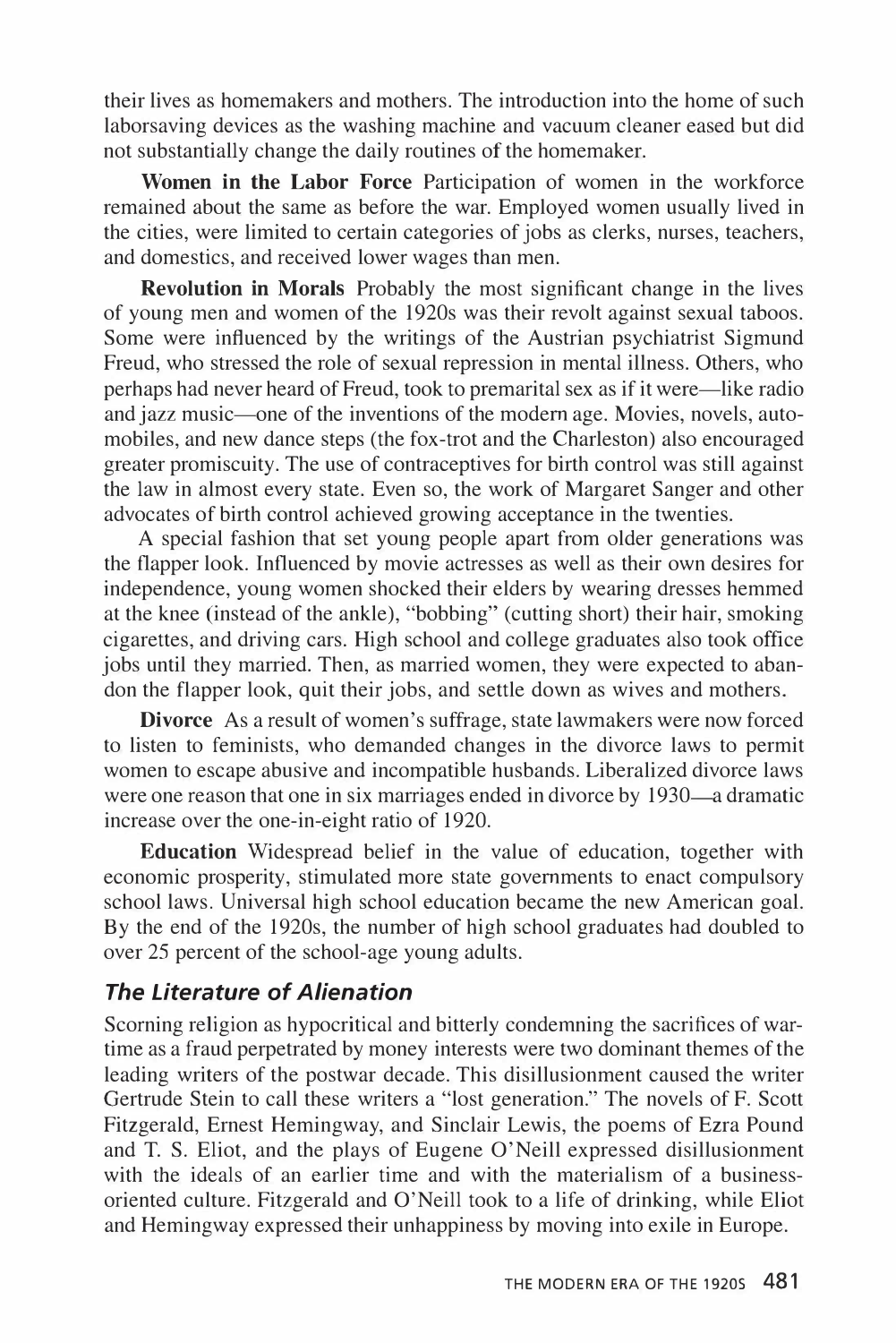# *Art and Architecture*

The fusion of art and technology during the 1920s and 1930s created a new profession of industrial designers. Influenced by Art Deco and streamlining styles, they created functional products from toasters to locomotives that had aesthetic appeal. Many skyscrapers, such as the Chrysler and Empire State buildings in New York, were also built in the Art Deco style that captured modernist simplification of forms, while using the machine age materials.

Painters, such as Edward Hopper, were inspired by the architecture of American cities to explore loneliness and isolation of urban life. Regional artists, such as Grant Wood and Thomas Hart Benton, celebrated the rural people and scenes of the heartland of America.

On the stage, Jewish immigrants played a major



The Chrysler Building, New York City **Source:** Carol M. Highsmith / Library of Congress

role in the development of the American musical theatre during this era. For example, composer George Gershwin, the son of Russian-Jewish immigrants, blended jazz and classical music in his symphonic *Rhapsody in Blue* and the folk opera *Porgy and Bess.* 

#### *Harlem Renaissance*

By 1930, almost 20 percent of African Americans lived in the North, as migration from the South continued. In the North, African Americans still faced discrimination in housing and jobs, but they found at least some improvement in their earnings and material standard of living. The largest African American community developed in the Harlem section of New York City. With a population of almost 200,000 by 1930, Harlem became famous in the 1920s for its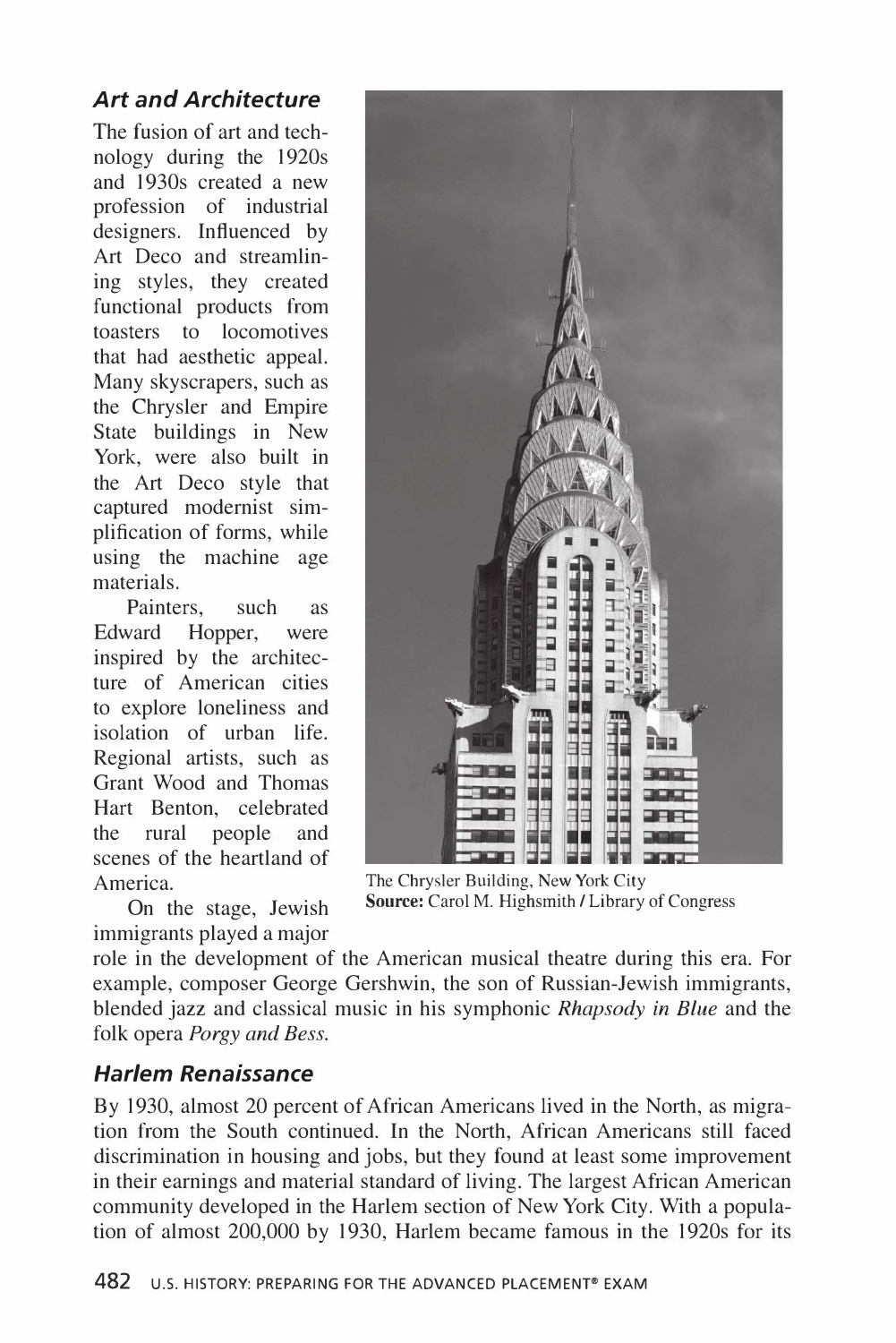concentration of talented actors, artists, musicians, and writers. Because of their artistic achievements this period is known as the Harlem Renaissance.

**Poets and Musicians** The leading Harlem poets included Countee Cullen, Langston Hughes, James Weldon Johnson, and Claude McKay. Commenting on the African American heritage, their poems expressed a range of emotions, from bitterness and resentment to joy and hope.

African American jazz musicians such as Duke Ellington and Louis Armstrong were so popular among people of all races that the 1920s is often called the Jazz Age. Other great performers included blues singer Bessie Smith and the multitalented singer and actor Paul Robeson. While these artists sometimes performed before integrated audiences in Harlem, they often found themselves and their audiences segregated in much of the rest of the nation.

**Marcus Garvey** In 1916, the United Negro Improvement Association (UNIA) was brought to Harlem from Jamaica by a charismatic immigrant, Marcus Garvey. Garvey advocated individual and racial pride for African Americans and developed political ideas of black nationalism. Going beyond the efforts of W. E. B. Du Bois, Garvey established an organization for black separatism, economic self-sufficiency, and a back-to-Africa movement. Garvey's sale of stock in the Black Star Steamship line led to federal charges of fraud. In 1925, he was tried, convicted, and jailed. Later, he was deported to Jamaica and his movement collapsed.

W. E. B. Du Bois and other African American leaders disagreed with Garvey's back-to-Africa idea but endorsed his emphasis on racial pride and self-respect. In the 1960s, Garvey's thinking helped to inspire a later generation to embrace the cause of black pride and nationalism.

# **Values in Conflict**

The dominant social and political issues of the 1920s expressed sharp divisions in U.S. society between the young and the old, between urban modernists and rural fundamentalists, between prohibitionists and antiprohibitionists, and between nativists and the foreign-born.

### *Religion*

Divisions among Protestants reflected the tensions in society between the traditional values of rural areas and the modernizing forces of the cities.

**Modernism** A range of influences, including the changing role of women, the Social Gospel movement, and scientific knowledge, caused large numbers of Protestants to define their faith in new ways. Modernists took a historical and critical view of certain passages in the Bible and believed they could accept Darwin's theory of evolution without abandoning their religious faith.

**Fundamentalism** Protestant preachers in rural areas condemned the modernists and taught that every word in the Bible must be accepted as literally true. A key point in fundamentalist doctrine was that creationism (the idea that God had created the universe in seven days, as stated in the Book of Genesis) explained the origin of all life. Fundamentalists blamed the liberal views of modernists for causing a decline in morals.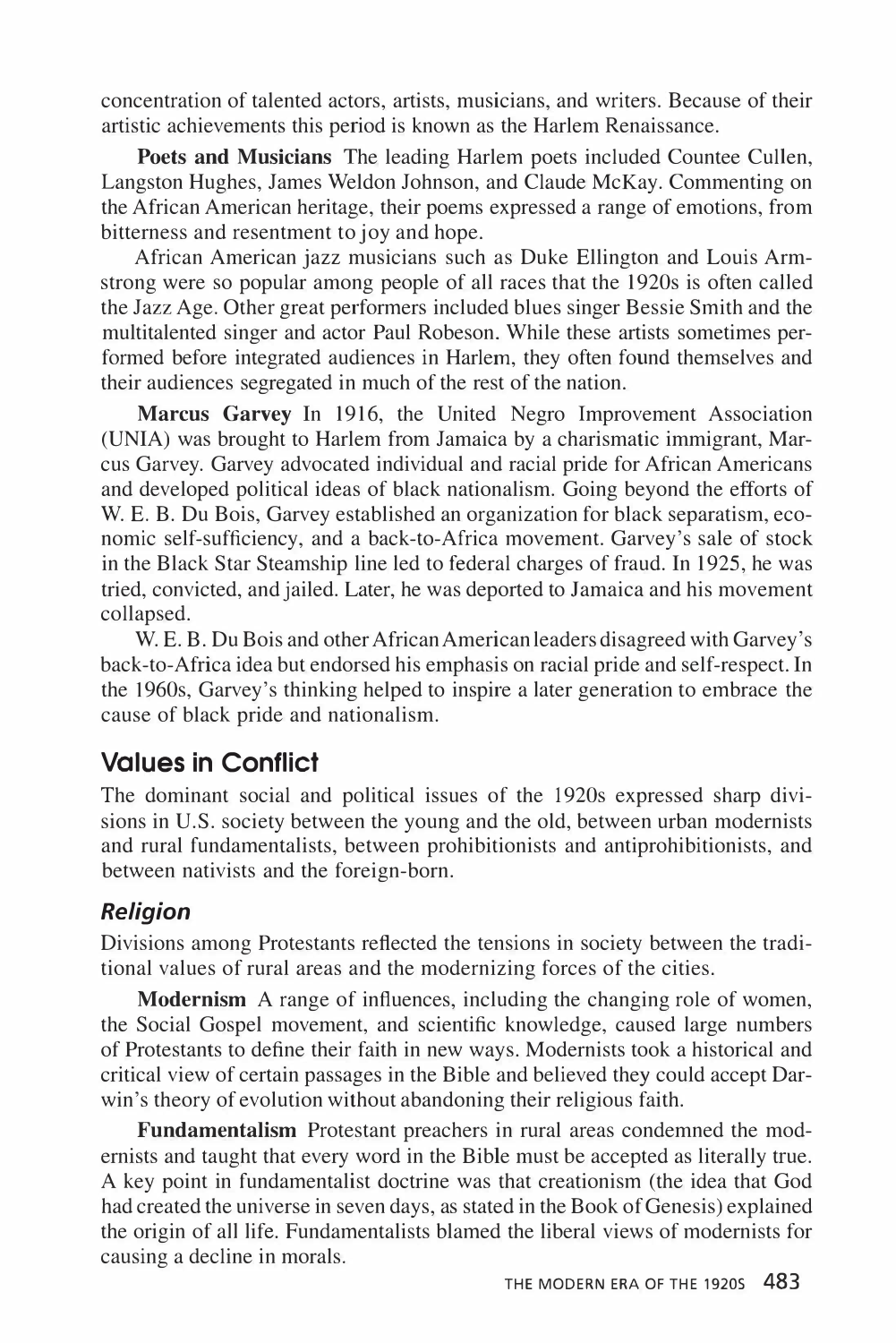**Revivalists on the Radio** Ever since the Great Awakening of the early 1700s, religious revivals swept through America periodically. Revivalists of the 1920s preached a fundamentalist message but did so for the first time making full use of the new tool of mass communication, the radio. The leading radio evangelists were Billy Sunday, who drew large crowds as he attacked drinking, gambling, and dancing; and Aimee Semple McPherson, who condemned the twin evils of communism and jazz music from her pulpit in Los Angeles.

#### *Fundamentalism and the Scopes Trial*

More than any other single event, a much-publicized trial in Tennessee focused the debate between religious fundamentalists in the rural South and modernists of the northern cities. Tennessee, like several other southern states, outlawed the teaching of Darwin's theory of evolution in public schools. To challenge the constitutionality of these laws, the American Civil Liberties Union persuaded a Tennessee biology teacher, John Scopes, to teach the theory of evolution to his high school class. For doing so, Scopes was arrested and tried in 1925.

**The Trial** The entire nation followed the Scopes trial both in newspapers and by radio. Defending Scopes was the famous lawyer Clarence Darrow. Representing the fundamentalists was three-time Democratic candidate for president William Jennings Bryan, who testified as an expert on the Bible.

**Aftermath** As expected, Scopes was convicted, but the conviction was later overturned on a technicality. Laws banning the teaching of evolution remained on the books for years, although they were rarely enforced. The northern press asserted that Darrow and the modernists had thoroughly discredited fundamentalism. However, to this day, questions about the relationship between religion and the public schools remain controversial and unresolved.

#### *Prohibition*

Another controversy that helped define the 1920s concerned people's conflicting attitudes toward the 18th Amendment. Wartime concerns to conserve grain and maintain a sober workforce moved Congress to pass this amendment, which strictly prohibited the manufacture and sale of alcoholic beverages, including liquors, wines, and beers. It was ratified in 1919. The adoption of the Prohibition amendment and a federal law enforcing it (the Volstead Act, 1919) were the culmination of many decades of crusading by temperance forces.

**Defying the Law** Prohibition did not stop people from drinking alcohol either in public places or at home. Especially in the cities, it became fashionable to defy the law by going to clubs or bars known as speakeasies, where bootleg (smuggled) liquor was sold. City police and judges were paid to look the other way. Even elected officials such as President Harding served alcoholic drinks to guests. Liquors, beers, and wines were readily available from bootleggers who smuggled them from Canada or made them in their garages or basements.

Rival groups of gangsters, including a Chicago gang headed by Al Capone, fought for control of the lucrative bootlegging trade. Organized crime became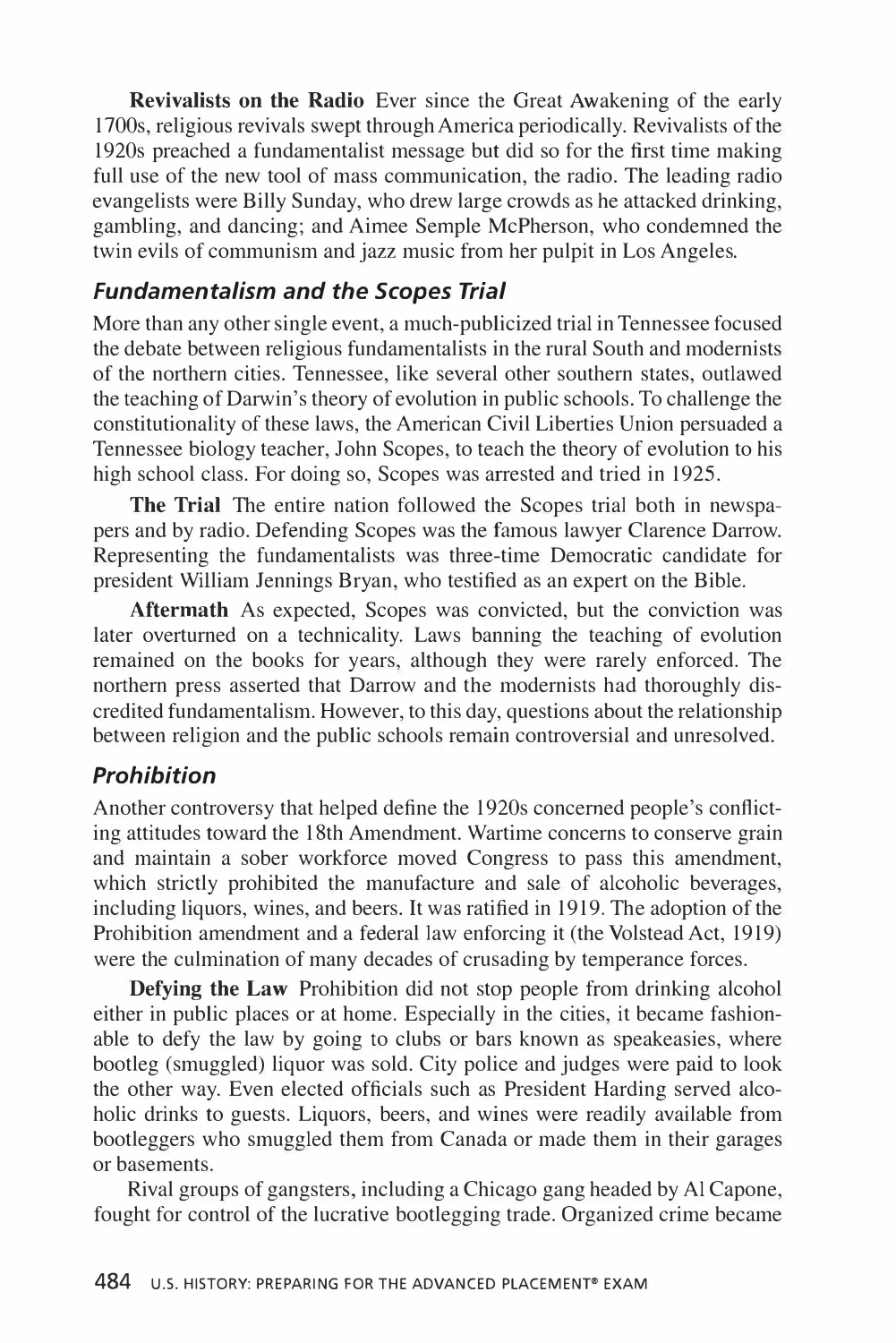big business. The millions made from the sale of illegal booze allowed the gangs to expand other illegal activities: prostitution, gambling, and narcotics.

**Political Discord and Repeal** Most Republicans publicly supported the "noble experiment" of Prohibition (although in private, many politicians drank). Democrats were divided on the issue, with southerners supporting it and northern city politicians calling for repeal. Supporters of the 18th Amendment pointed to declines in alcoholism and alcohol-related deaths, but as the years passed, they gradually weakened in the face of growing public resentment and clear evidence of increased criminal activity. With the coming of the Great Depression, economic arguments for repeal were added to the others. In 1933, the 21st Amendment repealing the Eighteenth was ratified, and millions celebrated the new year by toasting the end of Prohibition.

#### *Nativism*

The world war had interrupted the flow of immigrants to the United States, but as soon as the war ended, immigration shot upward. Over a million foreigners entered the country between 1919 and 1921. Like the immigrants of the prewar period, the new arrivals were mainly Catholics and Jews from eastern and southern Europe. Once again, nativist prejudices of native-born Protestants were aroused. Workers feared competition for jobs. Isolationists wanted minimal contact with Europe and feared that immigrants might foment revolution. In response to public demands for restrictive legislation, Congress acted quickly.

**Quota Laws** Congress passed two laws that severely limited immigration by setting quotas based on nationality. The first quota act of 1921 limited immigration to 3 percent of the number of foreign-born persons from a given nation counted in the 1910 Census (a maximum of 357,000). To reduce the number of immigrants from southern and eastern Europe, Congress passed a second quota act in 1924 that set quotas of 2 percent based on the Census of 1890 (before the arrival of most of the "new" immigrants). Although there were quotas for all European and Asian nationalities, the law chiefly restricted those groups considered "undesirable" by the nativists. By 1927, the quota for all Asians and eastern and southern Europeans had been limited to 150,000, with all Japanese immigrants barred. With these acts, the traditional United States policy of unlimited immigration ended.

Canadians and Latin Americans were exempt from restrictions. Almost 500,000 Mexicans migrated legally to the Southwest during the 1920s.

**Case of Sacco and Vanzetti** Although liberal American artists and intellectuals were few in number, they loudly protested against racist and nativist prejudices. They rallied to the support of two Italian immigrants, Nicola Sacco and Bartolomeo Vanzetti, who in 1921 had been convicted in a Massachusetts court of committing robbery and murder. Liberals protested that the two men were innocent, and that they had been accused, convicted, and sentenced to die simply because they were poor Italians and anarchists (who were against all government). After six years of appeals and national and international debates over the fairness of their trial, Sacco and Vanzetti were executed in 1927.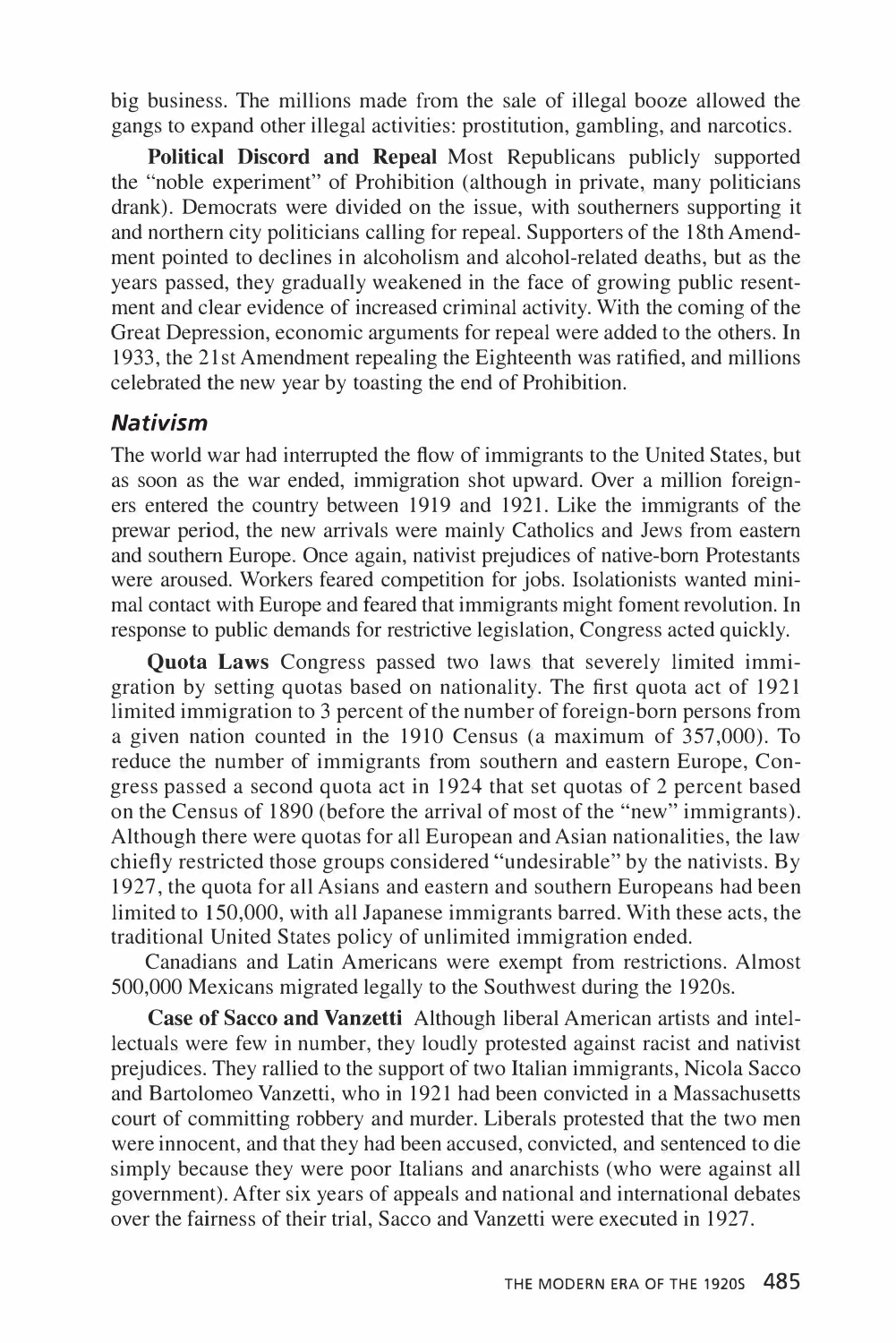#### *Ku Klux Klan*

The most extreme expression of nativism in the 1920s was the resurgence of the Ku Klux Klan. Unlike the original Klan of the 1860s and 1870s, the new Klan founded in 1915 was as strong in the Midwest as in the South. The Klan attracted new members because of the popular silent film, *Birth of a Nation,*  which portrayed the KKK during Reconstruction as the heroes, and from the white backlash to the race riots of 1919. The new Klan used modem advertising techniques to grow to 5 million members by 1925. It drew most of its support from lower-middle-class white Protestants in small cities and towns. Northern branches of the KKK directed their hostility not only against blacks but also against Catholics, Jews, foreigners, and suspected Communists.

**Tactics** The Klan employed various methods for terrorizing and intimidating anyone targeted as "un-American." Dressed in white hoods to disguise their identity, Klan members would bum crosses and apply vigilante justice, punishing their victims with whips, tar and feathers, and even the hangman's noose. In its heyday in the early 1920s, the Klan developed strong political influence. In Indiana and Texas, its support became crucial for candidates hoping to win election to state and local offices.

**Decline** At first, the majority of native-born white Americans appeared to tolerate the Klan because it vowed to uphold high standards of Christian morality and drive out bootleggers, gamblers, and adulterers. Beginning in 1923, however, investigative reports in the northern press revealed that fraud and corruption in the KKK were rife. In 1925, the leader of Indiana's Klan, Grand Dragon David Stephenson, was convicted of murder. After that, the Klan's influence and membership declined rapidly. Nevertheless, it continued to exist and advocate for white supremacy into the 1960s.

# **Foreign Policy: The Fiction of Isolation**

During the 1920s, widespread disillusionment with World War I, Europe's postwar problems, and communism in the Soviet Union (as Russia was renamed) made Americans fearful of being pulled into another foreign war. But despite the U.S. refusal to join the League of Nations, the makers of U.S. foreign policy did not retreat to the isolationism of the Gilded Age. Instead, they actively pursued arrangements in foreign affairs that would advance American interests while also maintaining world peace.

#### *Disarmament and Peace*

The Republican presidents of the 1920s tried to promote peace and also scale back expenditures on defense by arranging treaties of disarmament. The most successful disarmament conference—and the greatest achievement of Harding's presidency—was held in Washington, D.C., in 1921.

**Washington Conference (1921)** Secretary of State Charles Evans Hughes initiated talks on naval disarmament, hoping to stabilize the size of the U.S. Navy relative to that of other powers and to resolve conflicts in the Pacific.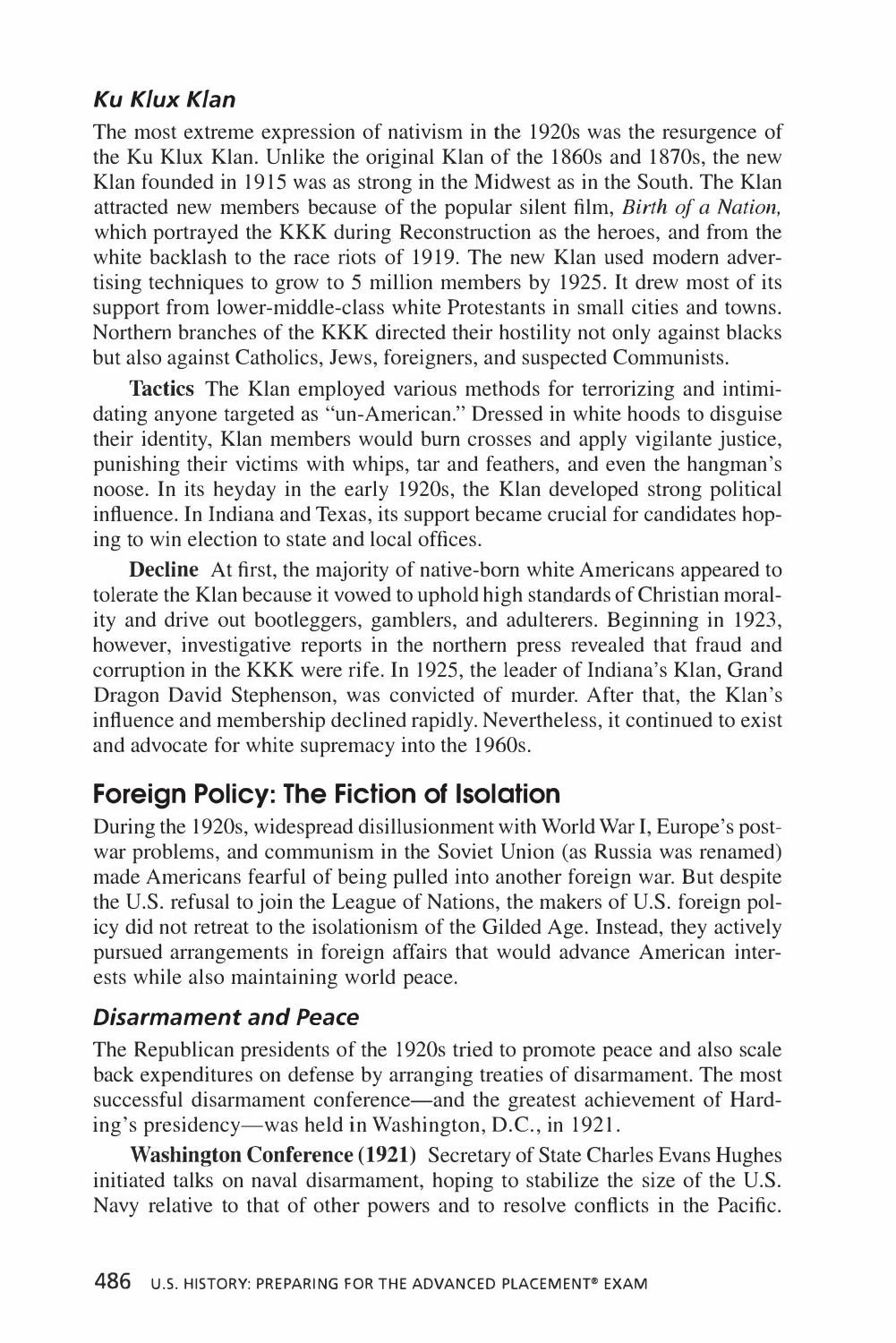Representatives to the Washington Conference came from Belgium, China, France, Great Britain, Italy, Japan, the Netherlands, and Portugal. Three agreements to relieve tensions resulted from the discussions:

*1. Five-Power Treaty* Nations with the five largest navies agreed to maintain the following ratio with respect to their largest warships, or battleships: the United States, 5; Great Britain, 5; Japan, 3; France, 1.67; Italy, 1.67. Britain and the United States also agreed not to fortify their possessions in the Pacific, while no limit was placed on the Japanese.

*2. Four-Power Treaty* The United States, France, Great Britain, and Japan agreed to respect one another's territory in the Pacific.

*3. Nine-Power Treaty* All nine nations represented at the conference agreed to respect the Open Door policy by guaranteeing the territorial integrity of China.

**Kellogg-Briand Pact** American women took the lead in a peace movement committed to outlawing future wars. (For her efforts on behalf of peace, Jane Addams won the Nobel Peace Prize in 1931.) The movement achieved its greatest success in 1928 with the signing of a treaty arranged by U.S. Secretary of State Frank Kellogg and the French foreign minister Aristide Briand. Almost all the nations of the world signed the Kellogg-Briand Pact, which renounced the aggressive use of force to achieve national ends. This international agreement would prove ineffective, however, since it (1) permitted defensive wars and (2) failed to provide for taking action against violators of the agreement.

#### *Business and Diplomacy*

Republican presidents believed that probusiness policies brought prosperity at home and at the same time strengthened U.S. dealings with other nations. Thus, they found it natural to use diplomacy to advance American business interests in Latin America and other regions.

**Latin America** Mexico's constitution of 1917 mandated government ownership of all that nation's mineral and oil resources. U.S. investors in Mexico feared that the government might confiscate their properties. A peaceful resolution protecting their interests was negotiated by Coolidge's ambassador to Mexico, Dwight Morrow, in 1927.

Elsewhere in Latin America, Coolidge kept U.S. troops in Nicaragua and Haiti but withdrew them from the Dominican Republic in 1924. While American military influence declined, American economic impact increased. U.S. investments in Latin America doubled between 1919 and 1929.

**Middle East** The oil reserves in the Middle East were becoming recognized as a major source of potential wealth. British oil companies had a large head start in the region, but Secretary of State Hughes succeeded in winning oil-drilling rights for U.S. companies.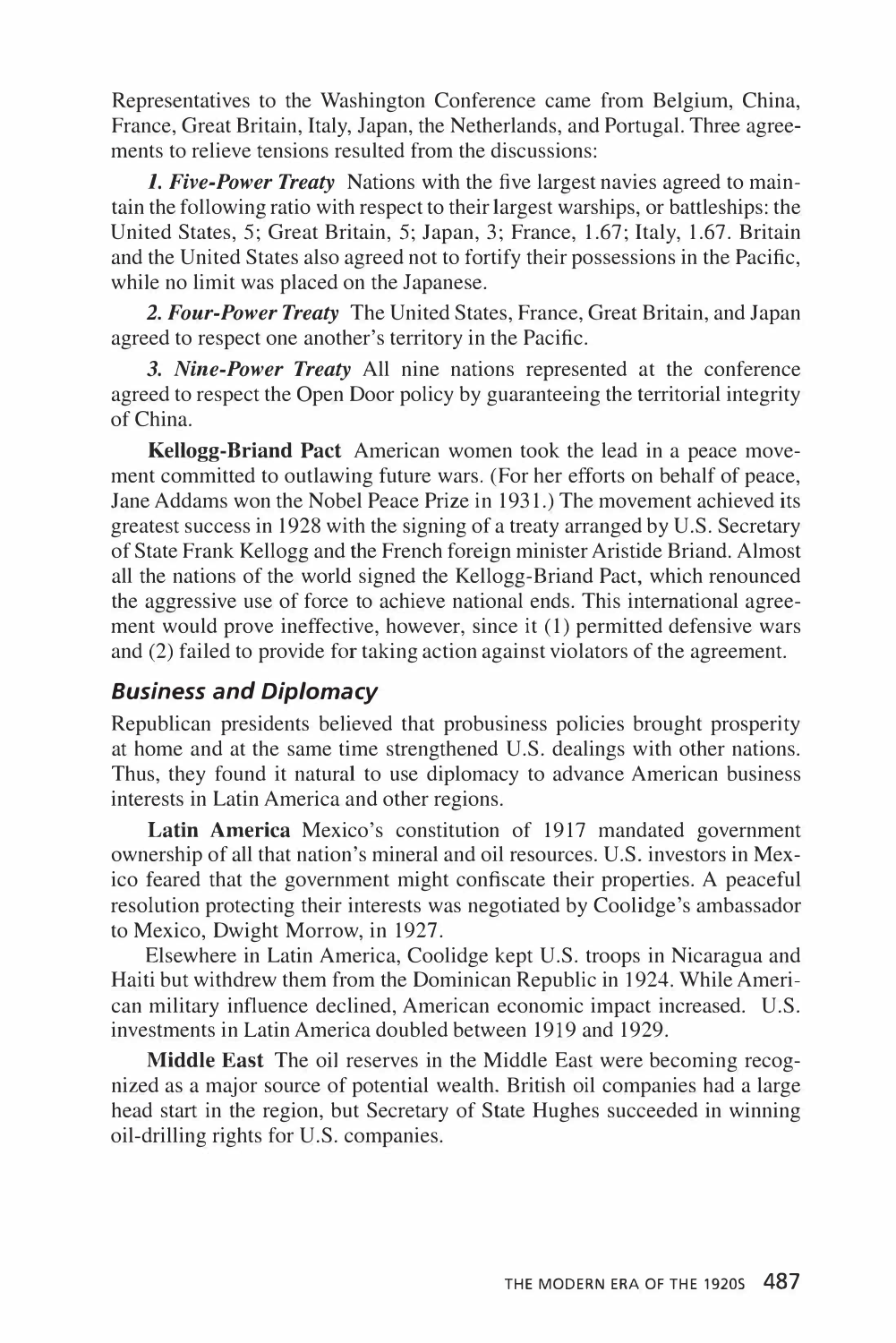**Tariffs** Passed by Congress in 1922, the Fordney-McCumber Tariff increased the duties on foreign manufactured goods by 25 percent. It was protective of U.S. business interests in the short run but destructive in the long run. Because of it, European nations were slow to recover from the war and had difficulty repaying their war debts to the United States. They responded to the high U.S. tariffs by imposing tariffs of their own on American imports. Ultimately, these obstacles to international trade weakened the world economy and were one reason for the Great Depression of the 1930s.

#### *War Debts and Reparations*

Before World War I, the United States had been a debtor nation, importing more than it exported. It emerged from the war as a creditor nation, having lent more than \$10 billion to the Allies. Harding and Coolidge insisted that Britain and France pay back every penny of their war debts. The British and French objected. They pointed out that they suffered much worse losses than the Americans during the war, that the borrowed money had been spent in the United States, and that high U.S. tariffs made it more difficult to pay the debts. To be sure, the Treaty of Versailles required Germany to pay \$30 billion in reparations to the Allies. But how were Britain and France to collect this money? Germany was bankrupt, had soaring inflation, and was near anarchy.

**Dawes Plan** Charles Dawes, an American banker who would become Coolidge's vice president, negotiated a compromise that was accepted by all sides in 1924. The Dawes Plan established a cycle of payments flowing from the United States to Germany and from Germany to the Allies. U.S. banks would lend Germany huge sums to rebuild its economy and pay reparations to Britain and France. In turn, Britain and France would use the reparations money to pay their war debts to the United States. This cycle helped to ease financial problems on both sides of the Atlantic. After the stock market crash of 1929, however, U.S. bank loans stopped and the prosperity propped up by the Dawes Plan collapsed.

**Legacy** Ultimately, Finland was the only nation to repay its war debts in full. The unpaid debts of the other nations left bad feelings on all sides. Many Europeans resented what they saw as American greed, while Americans saw new reasons to follow an isolationist path in the 1930s.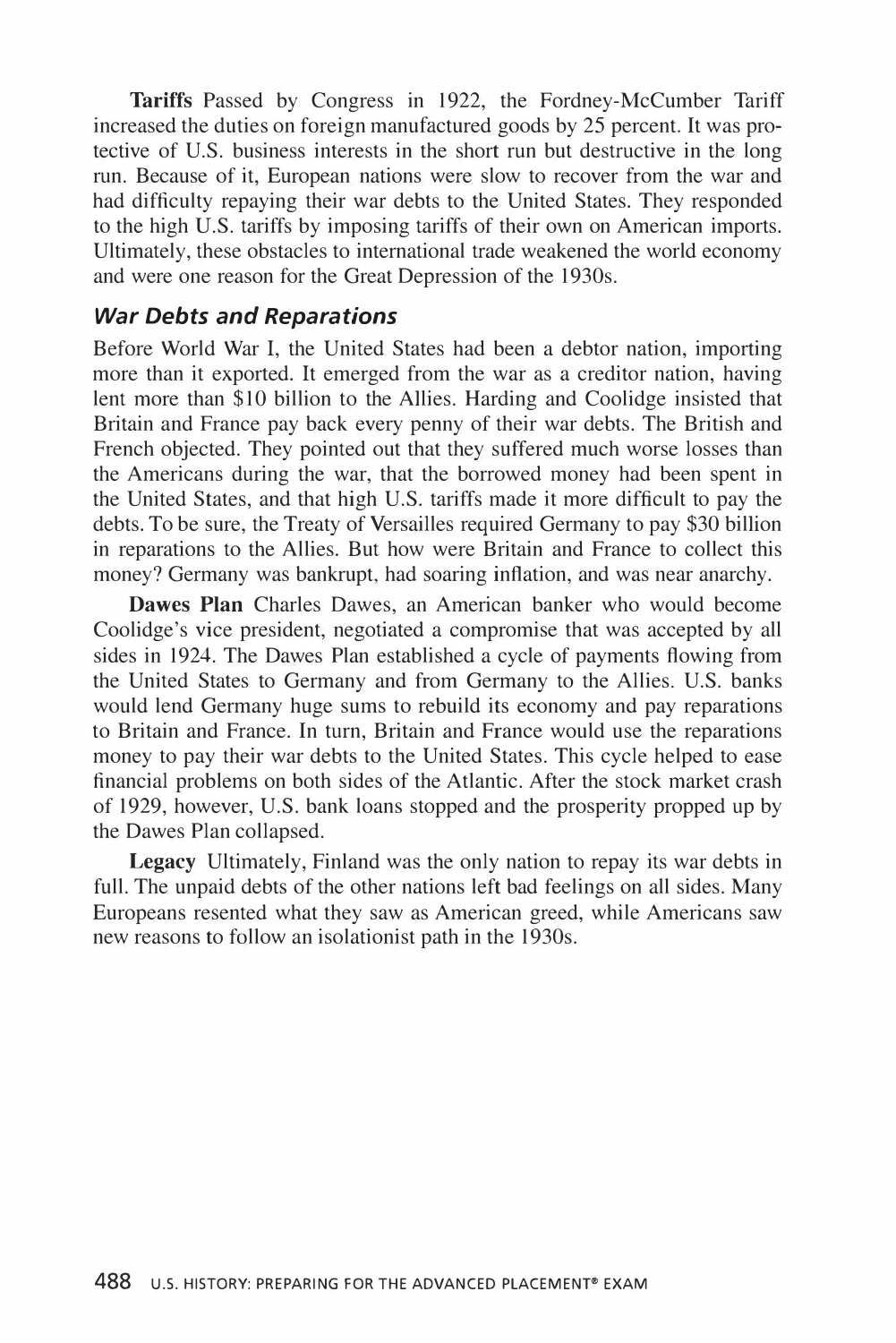#### **HISTORICAL PERSPECTIVES:** HOW CONSERVATIVE WERE THE 1920S?

By the 1930s, the 1920s seemed to be a unique decade—a period of social fun and business boom wedged between two calamities, World War I and the Great Depression. In his popular history *Only Yesterday*  (1931), Frederick Lewis Allen gave support to the ideas of the leading social critics of the 1920s, H. L. Mencken and Sinclair Lewis. He portrayed the period as one of narrow-minded materialism in which the middle class abandoned Progressive reforms, embraced conservative Republican policies, and either supported or condoned nativism, racism, and fundamentalism. Historian Arthur Schlesinger Jr. generally accepted this view of the twenties, seeing it within the framework of his cyclical view of history. He argued that the politics of the decade represented a conservative reaction to the liberal reforms of the Progressive era.

Revisionist historians of the 1950s questioned whether the 1920s truly broke with the Progressive past. They argued that the period continued earlier protest movements such as Populism. Richard Hofstadter and other "consensus" writers distinguished between two middle classes: a new urban group with modern values and an older middle class with traditional values. William Leuchtenburg in *The Perils of Prosperity* (1958) portrayed the traditionalists as threatened by cultural pluralism and modern ideas.

A third assessment took a more positive view of the traditionalists. Some historians, including Alan Brinkley in the 1980s, argued that people in the "old" middle class, including fundamentalists and nativists, were understandably trying to protect their own economic and social self-interests. At the same time, they were seeking to preserve individual and community freedom in face of the modernist movement toward centralized bureaucratic and national control. This effort to maintain local control and independence from big government is seen as continuing from the 1920s to the present.

Given the extreme and deeply felt differences between the modernists and the traditionalists, some historians have wondered why there was not more conflict in the twenties. One explanation, which has grown from the 1960s to the present, is the importance of the consumer culture. Historians, including Stuart Ewen and Roland Marchand, have in diverse ways shown how the influence of growing materialism and prosperity caused people to accept increased bureaucratic control of their lives. They place varying emphasis on the ways in which material affluence, consumer goods, advertising, and a homogeneous mass culture redefined the social and political values of the United States. Though these historians agree on the importance of consumer culture, they differ greatly on its positive and negative influences. With their emphasis on materialism and consumption, historians have returned to the assessments of Mencken, Lewis, and Allen.